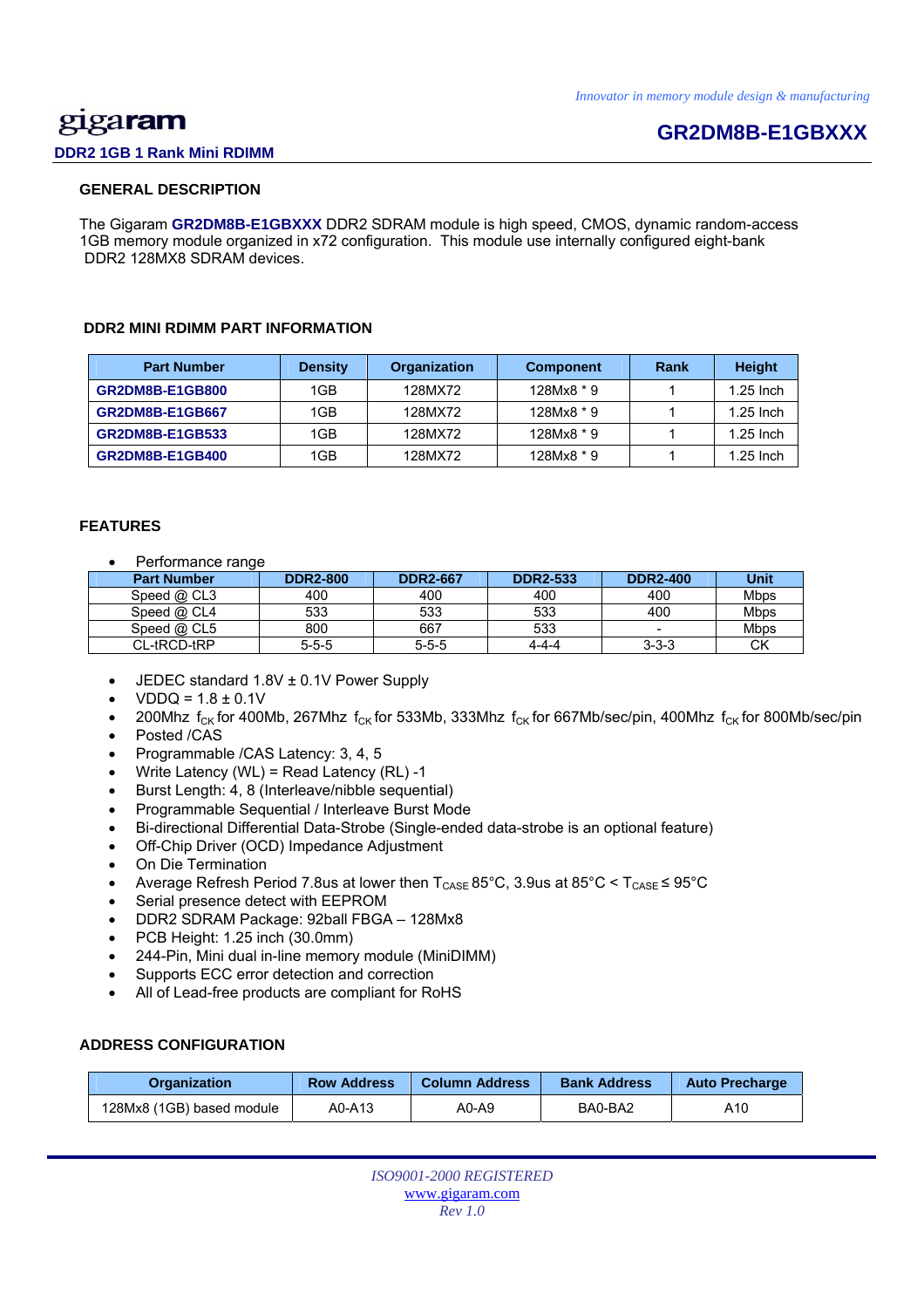# **GR2DM8B-E1GBXXX DDR2 1GB 1 Rank Mini RDIMM**

# **PIN CONFIGURATIONS (Front Side/ Back Side)**

| Pin             | <b>FRONT</b>    | Pin        | <b>BACK</b>     | Pin             | <b>FRONT</b>    | <b>Pin</b> | <b>BACK</b>             |
|-----------------|-----------------|------------|-----------------|-----------------|-----------------|------------|-------------------------|
| 1               | <b>VREF</b>     | 123        | <b>VSS</b>      | 62              | A4              | 184        | <b>VDDQ</b>             |
| $\overline{2}$  | <b>VSS</b>      | 124        | DQ4             | 63              | <b>VDDQ</b>     | 185        | A <sub>3</sub>          |
| 3               | DQ0             | 125        | DQ <sub>5</sub> | 64              | A2              | 186        | A1                      |
| 4               | DQ1             | 126        | <b>VSS</b>      | 65              | <b>VDD</b>      | 187        | VDD                     |
| 5               | <b>VSS</b>      | 127        | DM0 / RDQS0     | 66              | <b>VSS</b>      | 188        | CK <sub>0</sub>         |
| 6               | /DQS0           | 128        | NC / /RDQS0     | 67              | <b>VSS</b>      | 189        | /CK0                    |
| $\overline{7}$  | DQS0            | 129        | <b>VSS</b>      | 68              | PAR_IN          | 190        | <b>VDD</b>              |
| 8               | <b>VSS</b>      | 130        | DQ6             | 69              | <b>VDD</b>      | 191        | A <sub>0</sub>          |
| 9               |                 |            | DQ7             |                 | A10/AP          |            | BA1                     |
| 10              | DQ <sub>2</sub> | 131<br>132 |                 | 70<br>71        |                 | 192<br>193 | VDD                     |
|                 | DQ3             |            | <b>VSS</b>      |                 | BA0             |            |                         |
| 11              | <b>VSS</b>      | 133        | DQ12            | 72              | VDD             | 194        | /RAS                    |
| 12              | DQ8             | 134        | DQ13            | 73              | /WE             | 195        | VDDQ                    |
| 13              | DQ <sub>9</sub> | 135        | <b>VSS</b>      | 74              | <b>VDDQ</b>     | 196        | /CS0                    |
| 14              | <b>VSS</b>      | 136        | DM1/RDQS1       | $\overline{75}$ | /CAS            | 197        | <b>VDDQ</b>             |
| 15              | /DQS1           | 137        | NC / /RDQS1     | 76              | VDDQ            | 198        | ODT0                    |
| 16              | DQS1            | 138        | <b>VSS</b>      | $\overline{77}$ | $\overline{NC}$ | 199        | A13                     |
| 17              | <b>VSS</b>      | 139        | <b>RFU</b>      | 78              | <b>NC</b>       | 200        | VDD                     |
| 18              | /RESET          | 140        | <b>RFU</b>      | 79              | VDDQ            | 201        | <b>NC</b>               |
| 19              | NC              | 141        | <b>VSS</b>      | 80              | <b>NC</b>       | 202        | <b>VSS</b>              |
| 20              | <b>VSS</b>      | 142        | <b>DQ14</b>     | 81              | <b>VSS</b>      | 203        | DQ36                    |
| 21              | DQ10            | 143        | DQ15            | 82              | DQ32            | 204        | <b>DQ37</b>             |
| 22              | DQ11            | 144        | <b>VSS</b>      | 83              | DQ33            | 205        | <b>VSS</b>              |
| 23              | <b>VSS</b>      | 145        | DQ20            | 84              | <b>VSS</b>      | 206        | DM4 / RDQS4             |
| $\overline{24}$ | DQ16            | 146        | DQ21            | 85              | /DQS4           | 207        | NC //RDQS4              |
| 25              | <b>DQ17</b>     | 147        | <b>VSS</b>      | 86              | DQS4            | 208        | <b>VSS</b>              |
| 26              | <b>VSS</b>      | 148        | DM2 / RDQS2     | 87              | <b>VSS</b>      | 209        | <b>DQ38</b>             |
| 27              | /DQS2           | 149        | NC / /RDQS2     | 88              | DQ34            | 210        | DQ39                    |
|                 |                 |            |                 |                 |                 |            |                         |
| 28              | DQS2            | 150        | <b>VSS</b>      | 89              | DQ35            | 211        | <b>VSS</b>              |
| 29              | <b>VSS</b>      | 151        | DQ22            | 90              | <b>VSS</b>      | 212        | <b>DQ44</b>             |
| 30              | DQ18            | 152        | DQ23            | 91              | DQ40            | 213        | DQ45                    |
| 31              | <b>DQ19</b>     | 153        | <b>VSS</b>      | 92              | DQ41            | 214        | $\overline{\text{VSS}}$ |
| 32              | <b>VSS</b>      | 154        | DQ28            | 93              | <b>VSS</b>      | 215        | DM5 / RDQS5             |
| 33              | <b>DQ24</b>     | 155        | DQ29            | 94              | /DQS5           | 216        | NC / /RDQS5             |
| 34              | <b>DQ25</b>     | 156        | <b>VSS</b>      | 95              | DQS5            | 217        | <b>VSS</b>              |
| 35              | <b>VSS</b>      | 157        | DM3 / RDQS3     | 96              | <b>VSS</b>      | 218        | DQ46                    |
| 36              | /DQS3           | 158        | NC / /RDQS3     | 97              | <b>DQ42</b>     | 219        | <b>DQ47</b>             |
| 37              | DQS3            | 159        | <b>VSS</b>      | 98              | DQ43            | 220        | <b>VSS</b>              |
| 38              | <b>VSS</b>      | 160        | DQ30            | 99              | <b>VSS</b>      | 221        | DQ52                    |
| 39              | DQ26            | 161        | DQ31            | 100             | <b>DQ48</b>     | 222        | <b>DQ53</b>             |
| 40              | <b>DQ27</b>     | 162        | <b>VSS</b>      | 101             | DQ49            | 223        | <b>VSS</b>              |
| 41              | <b>VSS</b>      | 163        | CB4             | 102             | <b>VSS</b>      | 224        | <b>RFU</b>              |
| 42              | CB <sub>0</sub> | 164        | CB <sub>5</sub> | 103             | SA <sub>2</sub> | 225        | <b>RFU</b>              |
| 43              | CB1             | 165        | <b>VSS</b>      | 104             | NC (TEST)       | 226        | <b>VSS</b>              |
| 44              | <b>VSS</b>      | 166        | DM8 / RDQS8     | 105             | <b>VSS</b>      | 227        | DM6 / RDQS6             |
| 45              | /DQS8           | 167        | NC //RDQS8      | 106             | /DQS6           | 228        | NC / /RDQS6             |
| 46              | DQS8            | 168        | <b>VSS</b>      | 107             | DQS6            | 229        | <b>VSS</b>              |
| 47              | <b>VSS</b>      | 169        | CB <sub>6</sub> | 108             | <b>VSS</b>      | 230        | DQ54                    |
| 48              | CB <sub>2</sub> | 170        | CB7             | 109             | DQ50            | 231        | <b>DQ55</b>             |
| 49              | CB3             | 171        | <b>VSS</b>      | 110             | <b>DQ51</b>     | 232        | <b>VSS</b>              |
| 50              | <b>VSS</b>      | 172        | NC              | 111             | <b>VSS</b>      | 233        | DQ60                    |
|                 |                 |            |                 |                 |                 |            |                         |
| 51              | $\overline{NC}$ | 173        | VDDQ            | 112             | DQ56            | 234        | DQ61                    |
| 52              | VDDQ            | 174        | NC / CKE1       | 113             | <b>DQ57</b>     | 235        | $\overline{\text{VSS}}$ |
| 53              | CKE0            | 175        | VDD             | 114             | <b>VSS</b>      | 236        | DM7 / RDQS7             |
| 54              | VDD             | 176        | NC              | 115             | /DQS7           | 237        | NC / /RDQS7             |
| 55              | NC/BA2          | 177        | NC              | 116             | DQS7            | 238        | <b>VSS</b>              |
| 56              | ERR_OUT         | 178        | VDDQ            | 117             | <b>VSS</b>      | 239        | DQ62                    |
| 57              | VDDQ            | 179        | A12             | 118             | <b>DQ58</b>     | 240        | DQ63                    |
| 58              | A11             | 180        | A <sub>9</sub>  | 119             | <b>DQ59</b>     | 241        | <b>VSS</b>              |
| 59              | A7              | 181        | VDD             | 120             | <b>VSS</b>      | 242        | <b>SDA</b>              |
| 60              | VDD             | 182        | A <sub>8</sub>  | 121             | SA0             | 243        | SCL                     |
| 61              | A <sub>5</sub>  | 183        | A <sub>6</sub>  | 122             | SA <sub>1</sub> | 244        | <b>VDDSPD</b>           |

*ISO9001-2000 REGISTERED*  www.gigaram.com *Rev 1.0*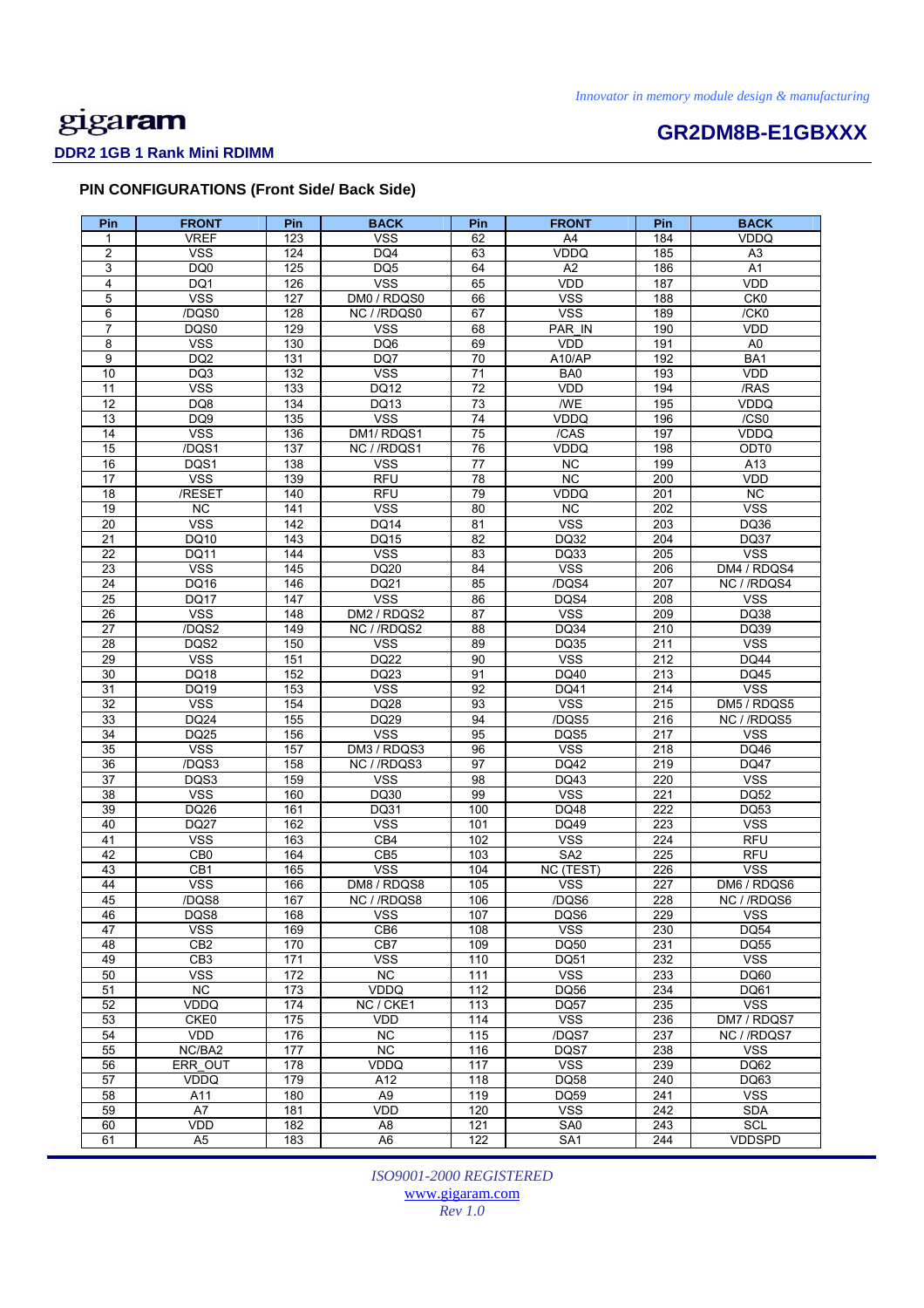# **GR2DM8B-E1GBXXX**

# **DDR2 1GB 1 Rank Mini RDIMM**

| <b>INPUT/OUTPUT FUNCTIONAL DESCRIPTION</b> |  |
|--------------------------------------------|--|
|--------------------------------------------|--|

| <b>Symbol</b>             | <b>Type</b> | <b>Polarity</b>              | <b>Function</b>                                                                                                                                                                                                                                                                                                                                                                                                                                                                                                                                                                                                                                                                                                  |
|---------------------------|-------------|------------------------------|------------------------------------------------------------------------------------------------------------------------------------------------------------------------------------------------------------------------------------------------------------------------------------------------------------------------------------------------------------------------------------------------------------------------------------------------------------------------------------------------------------------------------------------------------------------------------------------------------------------------------------------------------------------------------------------------------------------|
| CK0, /CK0                 | Input       | Cross point                  | The system clock inputs. All address and command lines are sampled on the<br>cross point of the rising edge of CK and he falling edge of CK*. An on-board<br>DLL circuit is driven from the clock inputs and output timing for read operations<br>is synchronized to the input clock.                                                                                                                                                                                                                                                                                                                                                                                                                            |
| CKE0                      | Input       | Active High                  | CKE high activates and CKE low deactivates internal signals and device input<br>buffers and output drivers of the SDRAMs. Taking CKE low provides Precharge<br>Power-Down and Self-Refresh operation (all banks idle), or Active Power-Down<br>(row Active in any bank).                                                                                                                                                                                                                                                                                                                                                                                                                                         |
| /CS0                      | Input       | <b>Active Low</b>            | Enables the associated SDRAM command decoder when low and disables<br>decoder when high. When decoder is disabled, new commands are ignored and<br>previous operations continue.                                                                                                                                                                                                                                                                                                                                                                                                                                                                                                                                 |
| ODT <sub>0</sub>          | Input       | Active High                  | On-Die Termination control signals                                                                                                                                                                                                                                                                                                                                                                                                                                                                                                                                                                                                                                                                               |
| /RAS,<br>/CAS, /WE        | Input       | <b>Active Low</b>            | When sampled at the positive edge of the clock, RAS*, CAS* and WE* define<br>the operation to be executed by the SDRAM.                                                                                                                                                                                                                                                                                                                                                                                                                                                                                                                                                                                          |
| DM [8:0]                  | Input       | Active High                  | Masks write data when high, issued concurrently with input data.                                                                                                                                                                                                                                                                                                                                                                                                                                                                                                                                                                                                                                                 |
| BA [2:0]                  | Input       |                              | Selects which internal SDRAM memory bank is activated                                                                                                                                                                                                                                                                                                                                                                                                                                                                                                                                                                                                                                                            |
| A [13:0]                  | Input       |                              | During Bank Activate command cycle, Address defines the row address. During<br>a Read or Write command cycle, Address defines the column address. In<br>addition to the column address, A10 (=AP) is used to invoke Auto-Precharge<br>operation at the end of the burst read or write cycle. If AP is high, Auto<br>Precharge is selected and BA[1:0] defines the bank to be precharged. If AP is<br>low, Auto-Precharge is disabled. During a Precharge command cycle, AP is<br>used in conjunction with BA[1:0] to control which bank(s) to precharge. If AP is<br>high, all banks will be precharged regardless of the state of BA[1:0]. If AP is low,<br>BA[1:0] are used to define which bank to precharge. |
| DQ [63:0],<br>CB [7:0]    | I/O         |                              | Data and Check Bit Input/Output pins.                                                                                                                                                                                                                                                                                                                                                                                                                                                                                                                                                                                                                                                                            |
| DQS [8:0]<br>/RDQS[8:0]   | I/O         | Cross point                  | The data strobes, associated with one data byte, source with data transfer. In<br>Write mode, the data strobe is sourced by the controller and is centered in the<br>data window. In Read mode the data strobe is sources by the DDR2 SDRAM<br>and is sent at the leading edge of the data window. DQS* signals are<br>complements, and timing is relative to the crosspoint of respective DQS and<br>DQS*. If the module is to be operated in single ended strobe mode, all DQS*<br>signals must be tied on the system board to VSS and DDR2 SDRAM mode<br>registers programmed appropriately.                                                                                                                  |
| SA [2:0]                  | Input       |                              | These signals are tied at the system planar to either VSS or VDDSPD to<br>configure the serial SPD EEPROM address range                                                                                                                                                                                                                                                                                                                                                                                                                                                                                                                                                                                          |
| <b>SDA</b>                | I/O         |                              | This bidirectional pin is used to transfer data into and out of the SPD EEPROM.<br>A resistor maybe connected from the SDA bus line to VDDSPD on the system<br>planar to act as a pull-up.                                                                                                                                                                                                                                                                                                                                                                                                                                                                                                                       |
| <b>SCL</b>                | Input       |                              | This signal is used to clock data into the SPD EEPROM. A resistor maybe<br>connected from the SCL bus line to VDDSPD on the system planar to act as a<br>pull-up.                                                                                                                                                                                                                                                                                                                                                                                                                                                                                                                                                |
| /RESET                    | Input       |                              | The /RESET pin is connected to the RST* pin on the register and to the OE pin<br>on the PLL. When low, all register outputs will be driven low and the PLL clocks<br>to the DRAMs and the register(s) will be set to low level. The PLL will remain<br>synchronized with the input clock.                                                                                                                                                                                                                                                                                                                                                                                                                        |
| $V_{DD}$ , $V_{SS}$       | Supply      | $\blacksquare$               | Power and ground for the DDR SDRAM input buffers and core logic.                                                                                                                                                                                                                                                                                                                                                                                                                                                                                                                                                                                                                                                 |
| $V_{REF}$                 | Supply      | $\qquad \qquad \blacksquare$ | Reference voltage for the SSTL-18 inputs.<br>Serial EEPROM positive power supply, wired to a separated power pin at the                                                                                                                                                                                                                                                                                                                                                                                                                                                                                                                                                                                          |
| <b>V</b> <sub>DDSPD</sub> | Supply      |                              | connector which supports from 1.7 Volt to 3.6 Volt.                                                                                                                                                                                                                                                                                                                                                                                                                                                                                                                                                                                                                                                              |

*ISO9001-2000 REGISTERED*  www.gigaram.com *Rev 1.0*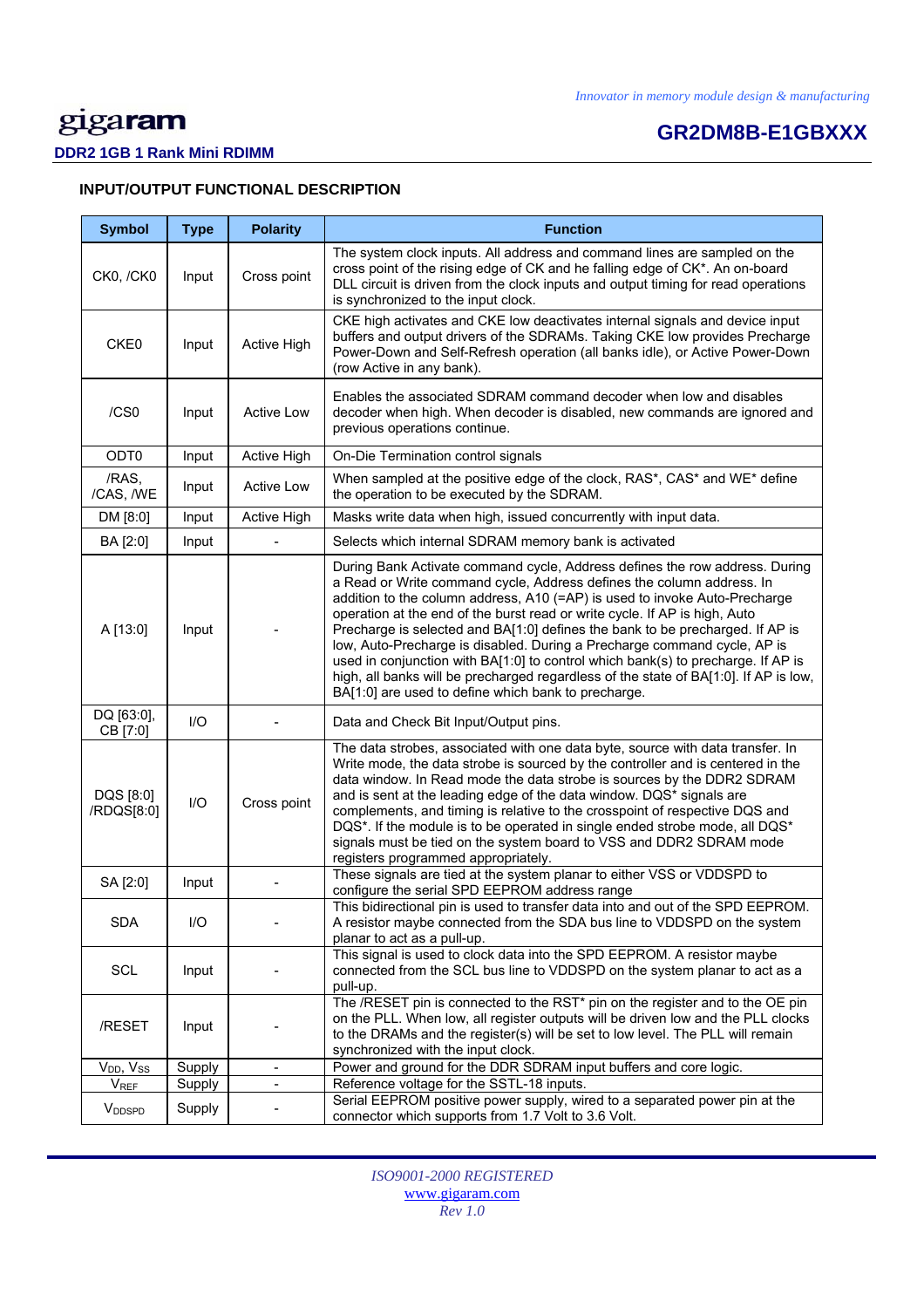**GR2DM8B-E1GBXXX** 

# gigaram

#### **DDR2 1GB 1 Rank Mini RDIMM**

## **FUNCTIONAL BLOCK DIAGRAM**





*ISO9001-2000 REGISTERED*  www.gigaram.com *Rev 1.0*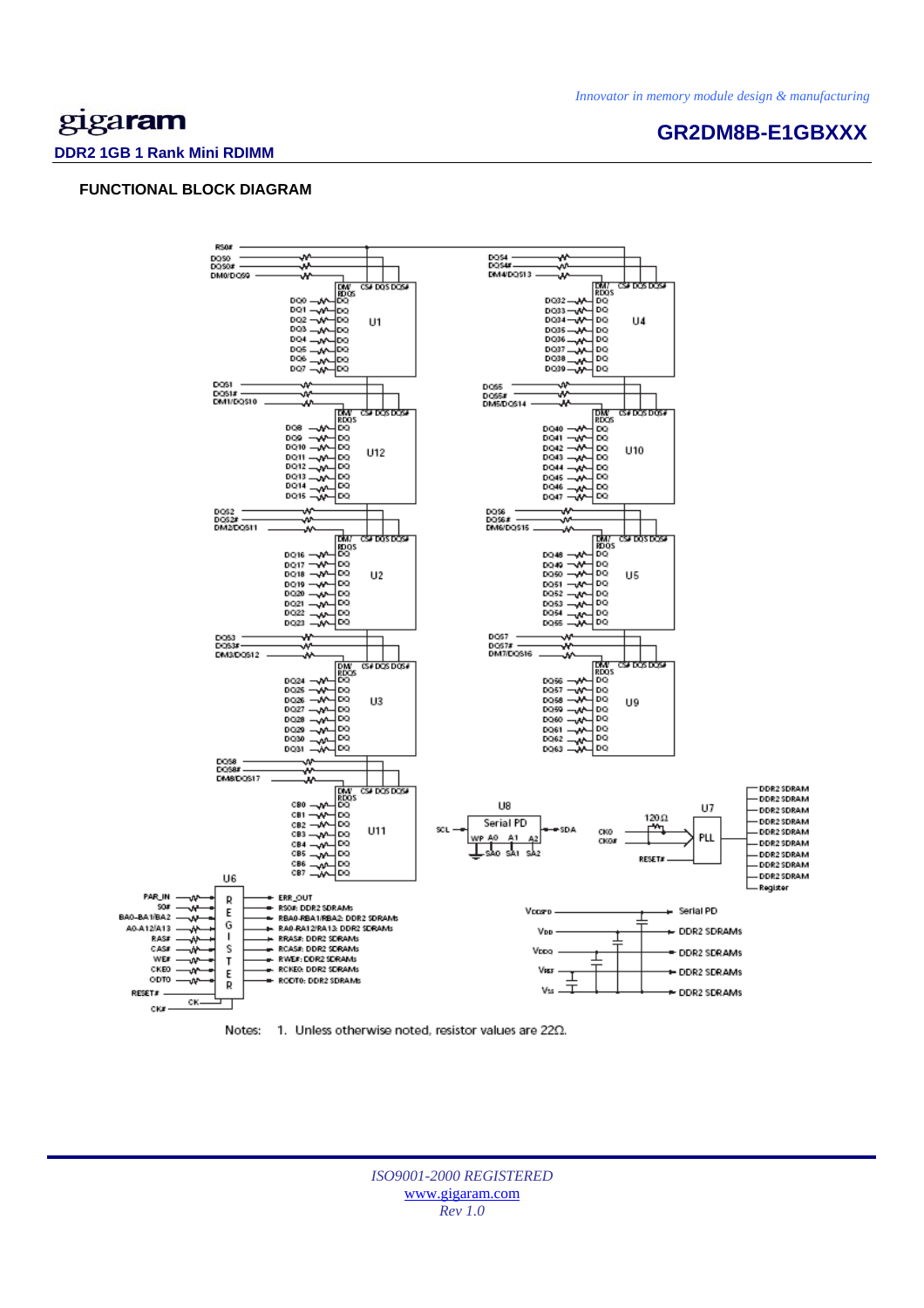# <u>gig</u>aram

# **GR2DM8B-E1GBXXX**

# **DDR2 1GB 1 Rank Mini RDIMM**

## **ABSOLUTE MAXIMUM DC RATINGS**

| <b>Parameter</b>                           | <b>Symbol</b>        | <b>Limit Values</b> | Unit   |              |  |
|--------------------------------------------|----------------------|---------------------|--------|--------------|--|
|                                            |                      | Min.                | Max.   |              |  |
| Voltage on any pins relative to $V_{SS}$   | $V_{IN}$ , $V_{OUT}$ | $-0.5$              | 2.3    |              |  |
| Voltage on V <sub>DD</sub> relative to Vss | V <sub>DD</sub>      | $-1.0$              | 2.3    |              |  |
| Voltage on $V_{DDQ}$ relative to $V_{SS}$  | V <sub>DDQ</sub>     | $-0.5$              | 2.3    |              |  |
| Storage temperature range                  | $T_{\text{STG}}$     | -55                 | $+100$ | $^{\circ}$ C |  |

 Stresses greater than those listed under "Absolute Maximum Ratings" may cause permanent to the device. This is a stress rating only and functional operation of the device at these or any other conditions above those indicated in the operational sections of this specification is not implied. Exposure to absolute maximum rating conditions for extended periods may affect reliability.

### **OPERATING TEMPERATURE RANGE**

| <b>Parameter</b>                                  | <b>Symbol</b>              |      | <b>Limit Values</b> | Unit         | <b>Notes</b> |  |
|---------------------------------------------------|----------------------------|------|---------------------|--------------|--------------|--|
|                                                   |                            | Min. | Max.                |              |              |  |
| DIMM Module Operating Temperature Range (ambient) | <b>TOPR</b>                |      | $+55$               | $^{\circ}$ C |              |  |
| DRAM Component Case Temperature Range             | $\mathsf{T}_\mathsf{CASE}$ |      | +85                 | $^{\circ}$   | 1 - 4        |  |

1. DRAM Component Case Temperature is the surface temperature in the center on the top side of any of the DRAMs. For measurement conditions, please refer to the JEDEC document JESD51-2.

2. Within the DRAM Component Case Temperature range all DRAM specification will be supported.

3. Above 85 º C DRAM case temperature the Auto-Refresh command interval has to be reduced to tREF1= 3.9us.

4. Self-Refresh period is hard-coded in the DRAMs and therefore it is imperative that the system ensures the DRAM is below 85 º C case temperature before initiating self-refresh operation.

## **SUPPLY VOLTAGE LEVELS AND DC OPERATING CONDITIONS**

| <b>Parameter</b>             | <b>Symbol</b>      |                       | Unit                 | <b>Notes</b>          |        |    |
|------------------------------|--------------------|-----------------------|----------------------|-----------------------|--------|----|
|                              |                    | Min.                  | Norm.                | Max.                  |        |    |
| Device Supply Voltage        | $V_{DD}$           | 1.7                   | 1.8                  | 1.9                   | $\vee$ |    |
| <b>Output Supply Voltage</b> | V <sub>DDQ</sub>   | 1.7                   | 1.8                  | 1.9                   | v      |    |
| Input Reference Voltage      | $V_{REF}$          | $0.49 \times V_{DDQ}$ | $0.5 \times V_{DDO}$ | $0.51 \times V_{DDO}$ | v      | 2) |
| <b>EEPROM Supply Voltage</b> | V <sub>DDSPD</sub> | 1.7                   |                      | 3.6                   | v      |    |
| DC Input Logic High          | $V_{IH(DC)}$       | $V_{REF}$ + 0.125     |                      | $V_{DDQ}$ + 0.25      | $\vee$ |    |
| DC Input Logic Low           | $V_{IL(DC)}$       | 0                     |                      | $V_{REF}$ - 0.125     | v      |    |
| In/Output Leakage Current    | $I_{L1}$           | 0.10                  |                      | 3                     | uA     | 3) |

1. Under all conditions,  $V_{DDQ}$  must be less than or equal to VDD

2. Peak to peak AC noise on  $V_{REF}$  may not exceed  $\pm$  2%  $V_{REF}$  (DC).  $V_{REF}$  is also expected to track noise variations in  $V_{DDQ}$ .

3. For any pin on the DIMM connector under test input of 0  $V \leq V_{IN} \leq V_{DDQ} + 0.3V$ .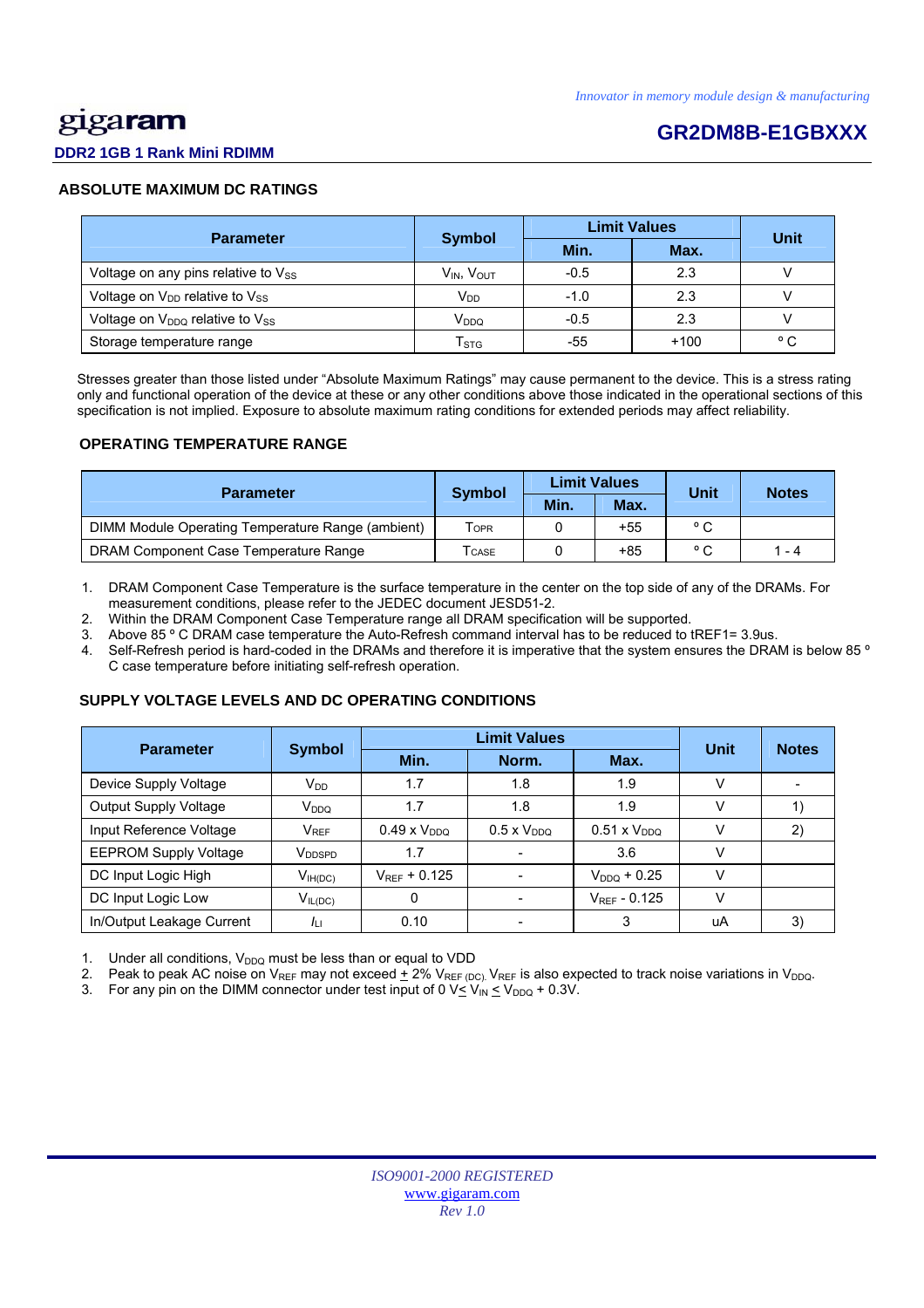# **GR2DM8B-E1GBXXX**

# **DDR2 1GB 1 Rank Mini RDIMM**

# *I***<sub>DD</sub> SPECIFICATION**

| <b>Symbol</b>             | DDR2-800@CL=5 | <b>DDR2-667@CL=5</b> | DDR2-533@CL=4<br>DDR2-400@CL=3 |      | <b>Unit</b> | <b>Note</b>    |
|---------------------------|---------------|----------------------|--------------------------------|------|-------------|----------------|
| $I_{DD0}$                 | 810           | 765                  | 630                            | 630  | mA          | $\overline{2}$ |
| I <sub>DD1</sub>          | 990           | 900                  | 855                            | 810  | mA          | $\overline{2}$ |
| $I_{DD2P}$                | 63            | 63                   | 63                             | 63   | mA          | 3              |
| $I_{DD2N}$                | 450           | 360                  | 360                            | 315  | mA          | 3              |
| $I_{DD2Q}$                | 450           | 360                  | 360                            | 315  |             | 3              |
| $I$ <sub>DD3P(F)</sub>    | 360           | 270                  | 270                            | 270  | mA          | 3              |
| $I_{DD3P(S)}$             | 90            | 90                   | 90                             | 90   | mA          | 3              |
| I <sub>DD3N</sub>         | 540           | 495                  | 405                            | 360  | mA          | 3              |
| I <sub>DD4W</sub>         | 1440          | 1215                 | 1125                           | 945  | mA          | 2              |
| <b>I</b> DD <sub>4R</sub> | 1440          | 1215                 | 1125                           | 945  | mA          | $\overline{2}$ |
| $I_{DD5}$                 | 2115          | 1935                 | 1890                           | 1845 | mA          | 3              |
| <b>I</b> DD <sub>6</sub>  | 63            | 63                   | 63                             | 63   | mA          | 3              |
| I <sub>DD7</sub>          | 3015          | 2520                 | 2430                           | 2340 | mA          | $\overline{c}$ |

#### **Notes**:

1. Calculated values from component data. ODT disabled. IDD1, IDD4R, and IDD7 are defined with the outputs disabled. Currents includes Registers and PLL.

2. The other rank is in loozp Precharge Power-Down Standby Current mode

3. Both ranks are in the same IDD current mode.

# *I***<sub>DD</sub> MEASUREMENT TEST CONDITIONS**

| <b>Parameter</b>                               | <b>Symbol</b>         | <b>DDR2-667</b> | <b>Unit</b> |
|------------------------------------------------|-----------------------|-----------------|-------------|
| <b>CAS Latency</b>                             | $CL$ (IDD)            | 5               | tck         |
| <b>Clock Cycle Time</b>                        | $tc_{K(IDD)}$         | 3.75            | ns          |
| <b>Active to Read or Write delay</b>           | $t_{\text{RCD(IDD)}}$ | 15              | ns          |
| Active to Active / Auto-Refresh command period | fc(1DD)               | 60              | ns          |
| Active bank A to Active bank B command delay   | $t_{RRD(IDD)}$        | 7.5             | ns          |
| <b>Active to Precharge Command</b>             | <i>t</i> RAS.MIN(IDD) | 45              | ns          |
|                                                | <i>t</i> RAS.MAX(IDD) | 70000           | ns          |
| <b>Precharge Command Period</b>                | $t_{RP(IDD)}$         | 15              | ns          |
| Average periodic Refresh interval              | trefi                 | 7.8             | us          |

# **ON DIE TERMINATION (ODT) CURRENT**

 The ODT function adds additional current consumption to the DDR2 SDRAM when enabled by the EMRS(1). Depending on address bits A[6,2] in the EMRS(1) a "weak" or "strong" termination can be selected. The Current consumption for any terminated input pin, depends on the input pin is in tri-state or driving 0 or 1, as Long a ODT is enabled during a given period of time.

| <b>Parameter</b>                           | <b>Symbol</b> | Min. | Typ. | Max.  | Unit  | <b>EMRS(1) State</b> |
|--------------------------------------------|---------------|------|------|-------|-------|----------------------|
| Enabled ODT current per DQ                 |               | 5    | 6    | 7.5   | mA/DQ | $A6=0, A2=1$         |
| ODT is HIGH; Data Bus inputs are FLOATING  | <b>JODTO</b>  | 2.5  | 3    | 3.75  | mA/DQ | $A6=1, A2=0$         |
|                                            |               | 7.5  | 9    | 11.25 | mA/DQ | $A6=1, A2=1$         |
| Active ODT current per DQ                  |               | 10   | 12   | 15    | mA/DQ | $A6=0, A2=1$         |
| ODT is HIGH; worst case of Data Bus inputs | $I$ ODTT      | 5    | 6    | 7.5   | mA/DQ | $A6=1, A2=0$         |
| are STABLE or SWITCHING.                   |               | 15   | 18   | 22.5  | mA/DQ | $A6=1, A2=1$         |